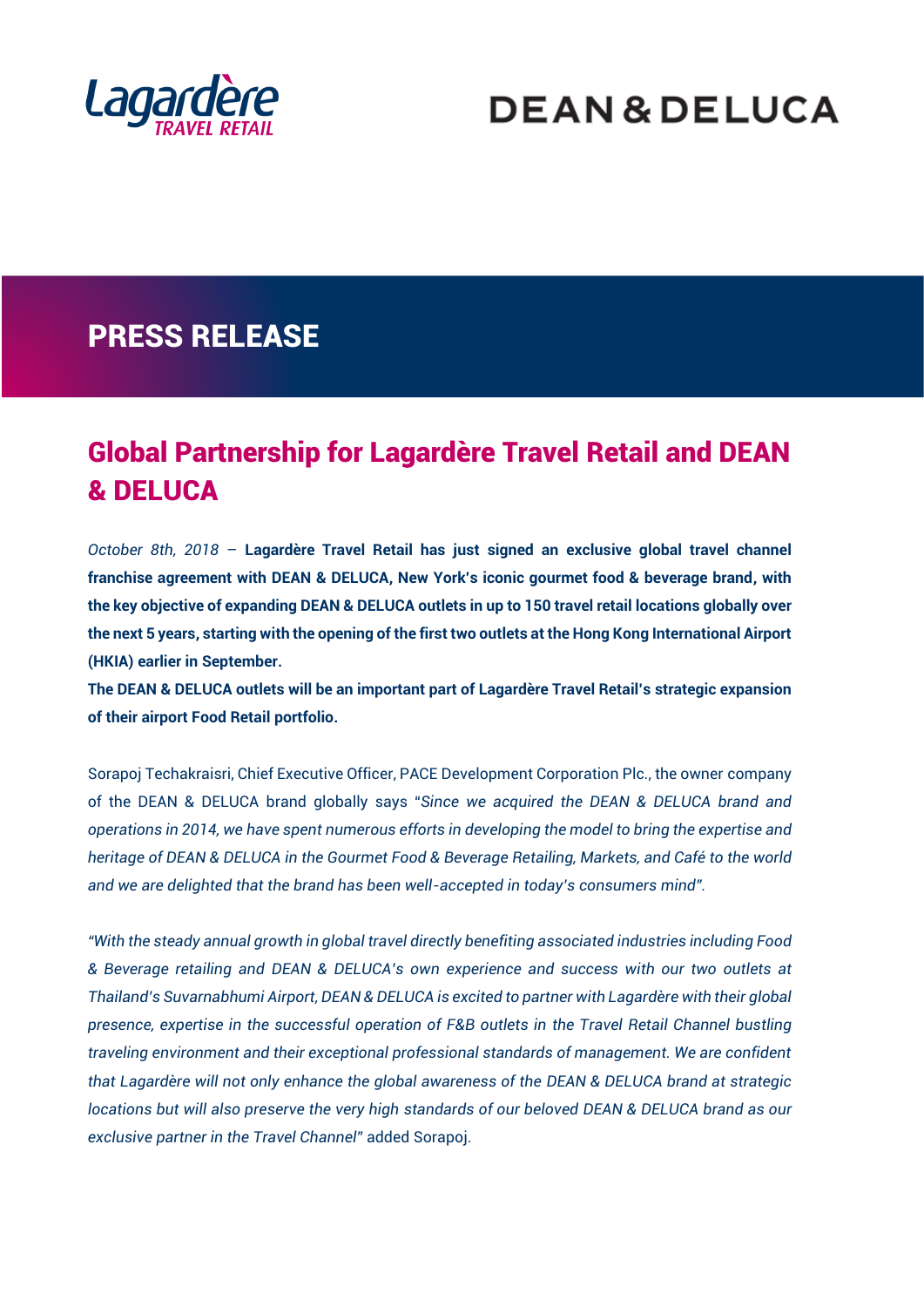

The two outlets that opened at HKIA earlier this month, represent a new concept in the DEAN & DELUCA ecosystem (franchise) with a small footprint that preserves the unique heritage of the brand while offering a comprehensive range of products and services that fulfill the needs of today's passengers including a "bento box" style "grab and go" menu that offers a quality alternative to inflight meals and box sets.

All products are of the highest quality from a great selection of sandwiches and patisserie, salads, and pastas through to the Specialty Coffee and beverages which are carefully and expertly hand-crafted on-site, and includes a selection of a very popular of Foodie retail items.

Dag Rasmussen, CEO, Lagardère Travel Retail says *"Our advancement into Foodservice continues strength to strength and the partnership with DEAN & DELUCA confirms our ability to deliver to our goals and to meet the needs of the passengers, airports and brands. Sorapoj, through DEAN & DELUCA, has entrusted us with the development of this wonderful brand into the Travel Retail channel and we will deliver to the expectation".*

Currently, there are a total of 72 DEAN & DELUCA outlets globally, including 34 franchise outlets in 10 countries. In addition, PACE directly owns 6 locations in the US, 11 in Thailand and has a 50% stake in 21 DEAN & DELUCA café-style outlets in Japan. DEAN & DELUCA continues to open new locations worldwide, with another DEAN & DELUCA outlet to be opened at Kuala Lumpur, Malaysia, in October 2018.



Experience new horizons, every day.